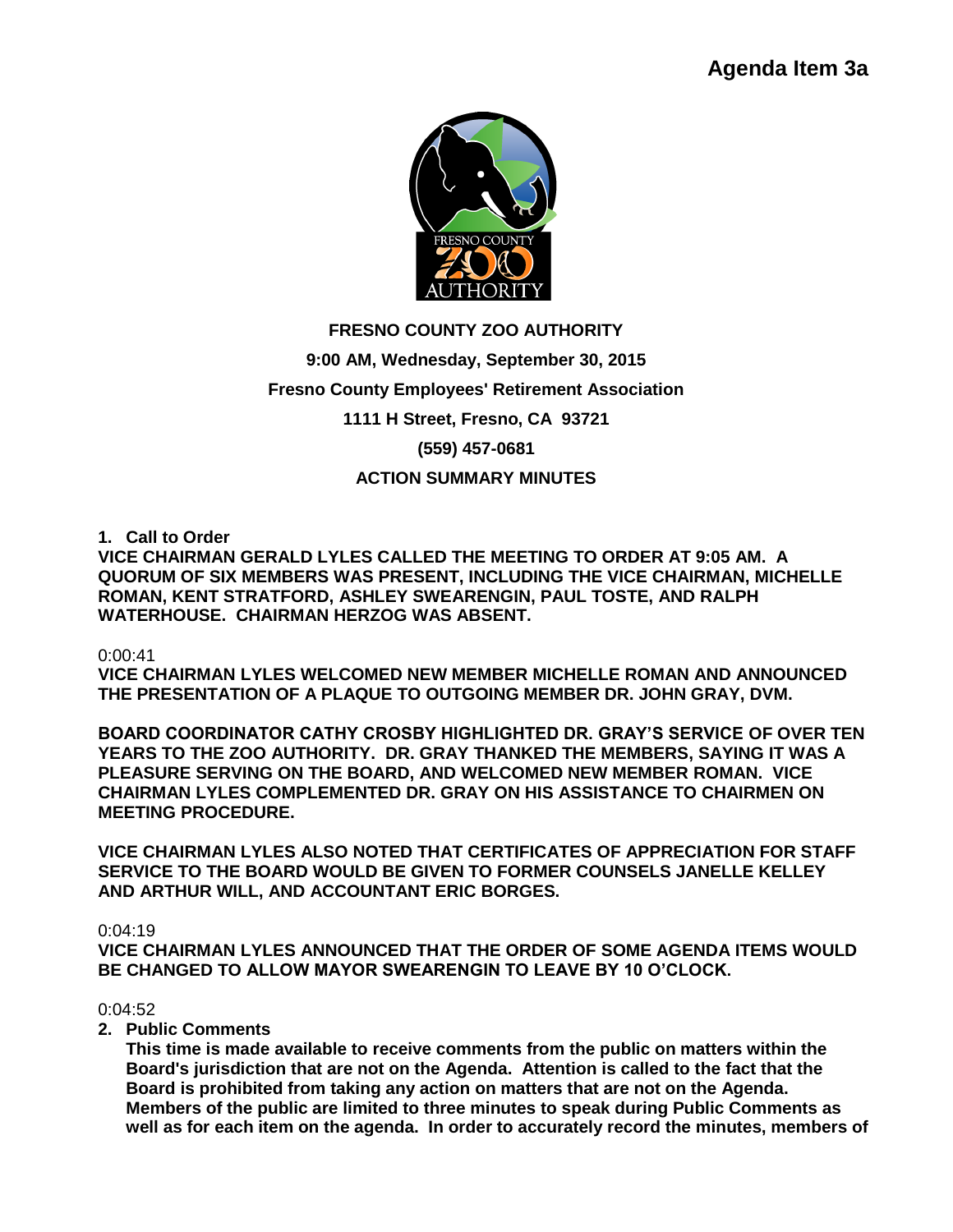**the public are asked to speak only from the podium. Before beginning comments, please state for the record your name and affiliation, if any. HELD; NONE OFFERED.**

0:5:35

**3. Consent Agenda** 

**These matters are routine in nature and are usually approved by a single vote. Prior to action by the Board, the public will be given the opportunity to remove any item from the Consent Calendar. Items removed from the Consent Calendar may be heard immediately following approval of the Consent Calendar.**

**PT/RW; APPROVED UNANIMOUSLY; CHAIRMAN HERZOG ABSENT**

- **a. Review and approve minutes of June 24, 2015**
- **b. Review and approve payment of County of Fresno invoice for Professional and Specialized Services in the amount of \$38,267.88 for June, July and August 2015**
- **c. Receive Treasurer's Reports for June, July and August 2015**

0:6:38

# **VICE CHAIRMAN LYLES STATED THAT ITEMS 8 AND 9 WOULD BE HEARD AT THIS TIME.**

1:08:10

**4. Receive Fresno Chaffee Zoo Director's report** 

**RECEIVED; DIRECTOR SCOTT BARTON COMPLEMENTED THE BOARD ON THEIR SERVICE TO THE COMMUNITY. MEMBERS RECEIVED THE 2014 FRESNO CHAFFEE ZOO ANNUAL REPORT, HE UPDATED THE BOARD ON AFRICAN ADVENTURE AND PARKING. THE AND DIRECTOR BARTON STATED 2014 HAD BEEN A REMARKABLE YEAR WITH ATTENDANCE EXCEEDING 700,000 FOR THE FIRST TIME, INCLUDING GUESTS FROM ALL 50 STATES AND 19 COUNTRIES. MEMBER TOSTE COMPLEMENTED MR BARTON ON THE ANNUAL REPORT.**

1:12:30

**5. Receive Fresno Chaffee Zoo Corporation Chief Financial Officer's reports for June, July and August**

**RECEIVED; CHIEF FINANCIAL OFFICER BRIAN GOLDMAN REPORTED THAT AS OF THE END OF AUGUST, ATTENDANCE WAS EQUAL TO LAST YEAR, SLIGHTLY AHEAD FOR SEPTEMBER, AND 8% AHEAD OF BUDGET. REVENUE EXCEEDS BUDGETED ESTIMATES, AND EXPENSES ARE UNDER BUDGET. HE HIGHLIGHTED THE 81% INCREASE IN COMBO TICKET SALES THAT INCLUDE STINGRAY BAY AND GIRAFFE FEEDING.**

# 1:18:28

**6. Approve Fresno Chaffee Zoo's request for FY 2015 Measure Z Capital funds totaling \$142,000 for transportation of animals for African Adventure**

**RW/MR – APPROVED UNANIMOUSLY; CHAIRMAN HERZOG ABSENT**

# 1:20:55

**7. Receive first Draft of 2014-15 annual report and provide direction to staff RECEIVED; BOARD COORDINATOR CROSBY REVIEWED THE DRAFT; TREASURER JEFFREY BLANKS REPORTED THAT THE AUTHORITY'S AUDIT WAS UNDERWAY; MEMBERS DISCUSSED THE REPORT'S DISTRIBUTION, PRESENTATION AND A PRESS RELEASE FOR IT. VICE CHAIRMAN LYLES DIRECTED STAFF THAT UPON APPROVAL AT THE NEXT MEETING AND PRINTING, THE REPORT WAS TO BE DISTRIBUTED.**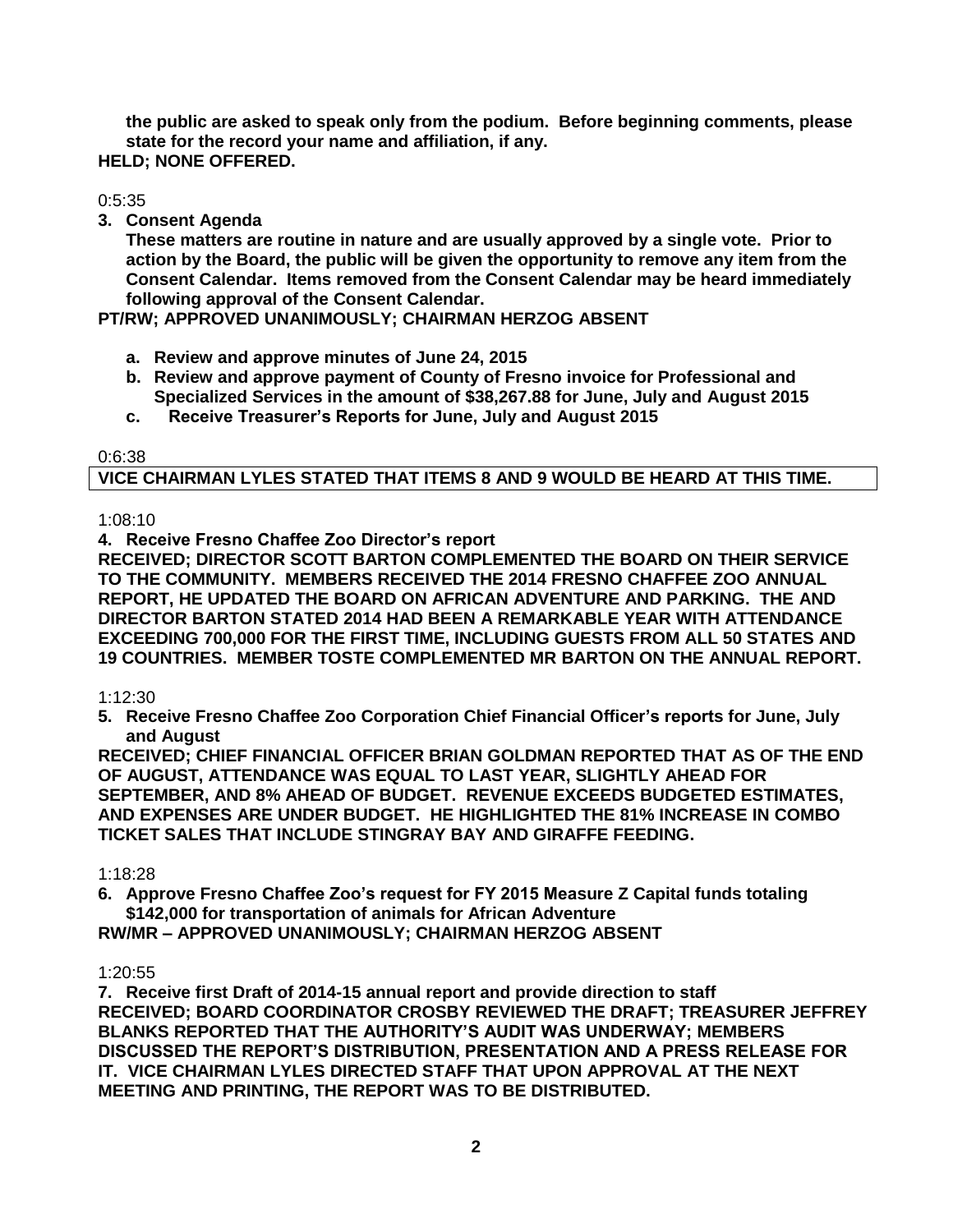#### 1:28:15

# **VICE CHAIRMAN LYLES STATED THAT ITEM 10, STAFF REPORTS, WOULD BE HEARD AT THIS TIME.**

### 6:35

**8. Discuss and approve Retention Policy for Capital Projects agreements, and direct staff to incorporate it the next revision of the Authority's Procedures for Approving and Administering Measure Z Funds.**

**MS. CROSBY PRESENTED THE ITEM AND STATED IF IT WAS APPROVED, IT COULD BECOME EFFECTIVE IMMEDIATELY AND INCORPORATED INTO THE AUTHORITY'S**  *PROCEDURES FOR APPROVING AND ADMINISTERING MEASURE Z FUNDS***. PT/KS -- APPROVED UNANIMOUSLY AND WITHOUT COMMENT; CHAIRMAN HERZOG ABSENT**

# 9:25

- **9. Amendments to Zoo Authority Bylaws**
	- **a. Conduct first reading and consider modifications to Bylaws suggested by the Board of Supervisors, and**
		- **1. Approve revisions, or**
		- **2. Direct staff to prepare a letter of response for the Chairman's signature explaining why the Authority declines to adopt such revisions.**
	- **b. Consider sample Annual Conflict of Interest Affidavit, as requested by the Board of Supervisors, and** 
		- **1. Approve adoption of the document, or**
		- **2. Direct staff to return with a similar document containing language relevant to the Authority, or**
		- **3. Direct staff to prepare a letter of response for the Chairman's signature explaining why the Authority declines to adopt such document.**

**REGARDING 9.a., BOARD OF SUPERVISORS' (BOS) SUGGESTED MODIFICATION #1 (FOUND IN ATTACHMENT A); AFTER DISCUSSION, MEMBERS VOTED TO APPROVE THE SUGGESTED LANGUAGE, EXCEPT TO STRIKE THE THIRD SENTENCE ON PAGE 2 OF THE DRAFT BYLAWS (ATTACHMENT C), PARAGRAPH I.b.1, AND SUBSTITUTE:**

**"The Authority shall meet a minimum of four times per year."** 

**AS/PT – APPROVED 5-1 -- CHAIRMAN HERZOG ABSENT.**

18:31

**REGARDING 9.a., BOS SUGGESTED MODIFICATION #2; AFTER DISCUSSION, MEMBERS VOTED TO APPROVE THE SUGGESTED LANGUAGE ON PAGE 4 OF BYLAWS, PARAGRAPH III.B.1.**

**PT/AS -- APPROVED UNANIMOUSLY -- CHAIRMAN HERZOG ABSENT.**

20:15

**REGARDING 9.a., THE BOS REQUEST THAT THE BYLAWS INCLUDE A NEW SECTION ON PAGE 7 FOR THE ZOO AUTHORITY'S CONFLICT OF INTEREST (COI) POLICY; AFTER DISCUSSION, MEMBERS VOTED TO APPROVE PARAGRAPH A. PT/AS – APPROVED UNANIMOUSLY; CHAIRMAN HERZOG ABSENT.**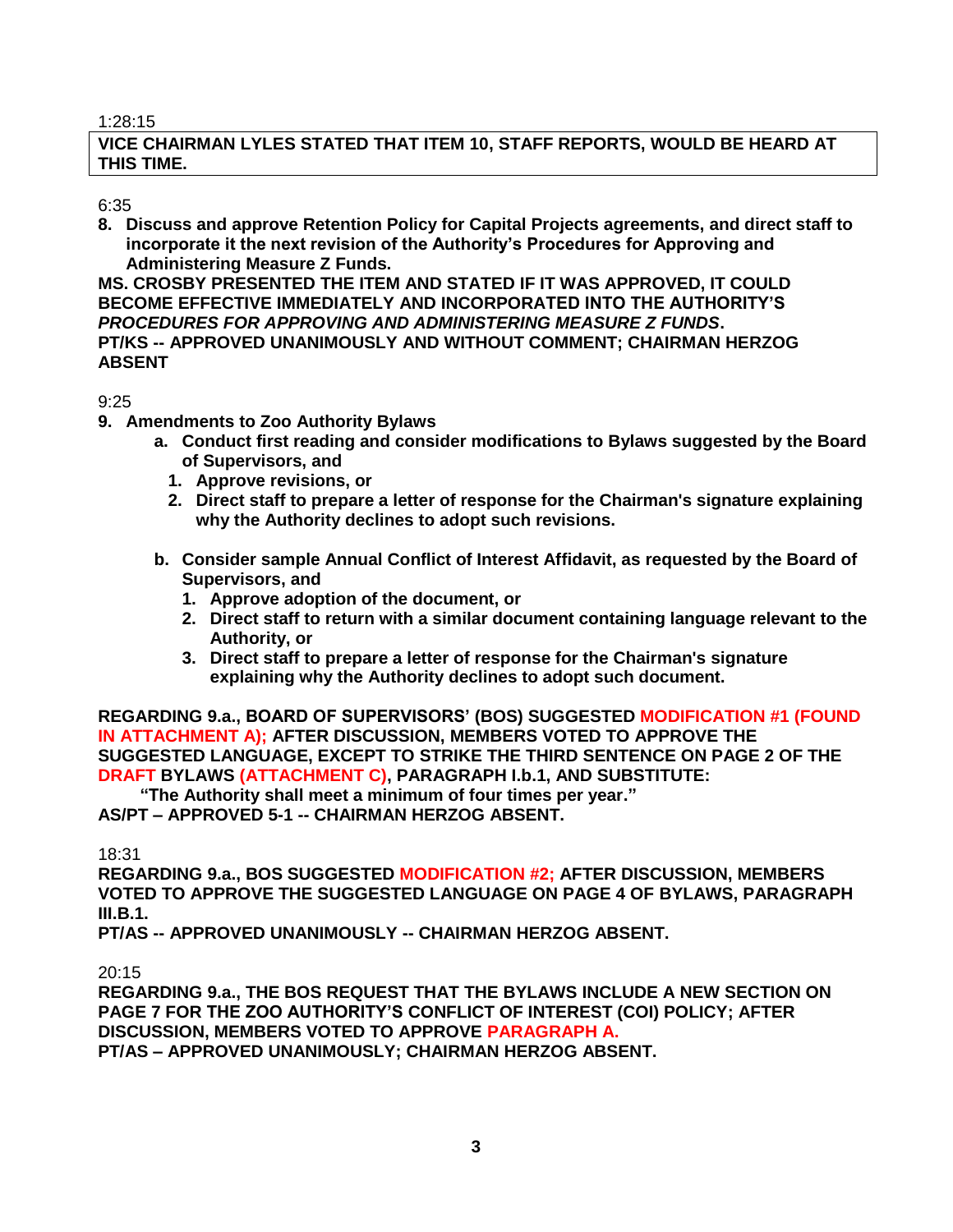23:00

**REGARDING 9.b, THE BOS REQUESTED ADDITION TO THE BYLAWS, SECTION IV, PARAGRAPH B; AFTER DISCUSSION, MEMBERS VOTED TO APPROVE PARAGRAPH B TO READ AS FOLLOWS:**

**"B. The Conflict of Interest Policy shall be at a disclosure level greater than or equal to the standard established by the Fair Political Practices Commission."**

**AS/PT – APPROVED UNANIMOUSLY; MEMBER HERZOG ABSENT**

33:18

**REGARDING PARAGRAPH C, THE BOS REQUESTED ADOPTION OF A CONFLICT OF INTEREST (COI) AFFIDAVIT; MEMBER SWEARENGIN SUGGESTED THAT THE FIRST PARAGRAPH OF THE DRAFT PROPOSED AFFIDAVIT (ATTACHMENT E) BE REVISED TO READ AS FOLLOWS AND RETURN FOR ADOPTION:**

**"During the above period, I have properly disclosed any financial interest according to** 

**FPPC regulations, and have abided by those regulations as a member of this Board." AFTER DISCUSSION, MEMBERS VOTED TO "ADOPT THIS COI (AFFIDAVIT), WITH INTERPRETATIONS BY COUNSEL (THE LANGUAGE AS SUBMITTED), AND COMMUNICATE BACK TO THE BOARD (BOS) OUR ACTIONS TODAY, AND OUR RECOMMENDATION THAT ALL COUNTY BOARDS AND COMMISSIONS, WHETHER THEY BE ADMINISTERING REVENUE STREAMS OR NOT, REVISIT THEIR BYLAWS, EMBRACE BEST PRACTICES, AND CODIFY THEIR COMPLIANCE WITH FPPC STANDARDS."** 

**AS/MR – APPROVED UNANIMOUSLY**; **CHAIRMAN HERZOG ABSENT.** 

**MEMBER SWEARENGIN LEFT THE MEETING.**

1:07:40

**VICE CHAIRMAN LYLES STATED THAT ITEM 4, THE ZOO DIRECTOR'S REPORT, WOULD BE HEARD AT THIS TIME.**

1:28:19

**10. Staff Reports**

**MS. CROSBY COMPLEMENTED THE COUNTY STAFF WHO PROVIDE THE ZOO AUTHORITY WEBSITE SUPPORT, MENTIONED THE SITE'S DOMAIN NAME WAS UP FOR A FIVE-YEAR RENEWAL, AND ASKED IF MEMBERS WOULD LIKE TO CONSIDER UPDATING THE SITE AFTER 10 YEARS. MS. CROSBY STATED SHE WOULD REPORT BACK ON THIS AT THE NEXT MEETING. MEMBERS ALSO DISCUSSED NAME BADGES AND BUSINESS CARDS. VICE CHAIRMAN LYLES STATED THAT MEMBERS WHO WISHED TO HAVE THEM MAY REQUEST THEM.**

### 1:34:00

**TREASURER JEFF BLANKS ASKED THE MEMBERS IF THEY WOULD LIKE A REPORT ON BUDGET-TO-ACTUAL COSTS FOR AFRICAN ADVENTURE, SINCE THE PROJECT IS NOW NEAR COMPLETION. VICE CHAIRMAN LYLES REQUESTED THE REPORT.**

1:34:45

**MS. CROSBY RECALLED CONTRIBUTIONS TO THE AUTHORITY OF FORMER ACCOUNTANT ERIC BORGES, AND FORMER COUNSELS JANELLE KELLEY AND ARTHUR WILLE, AND PRESENTED CERTIFICATES OF APPRECIATION. SHE ALSO EXPRESSED GRATITUDE FOR THE WILLING ASSISTANCE OF MANY OTHER COUNTY STAFF MENTIONED IN THE ANNUAL REPORT.**